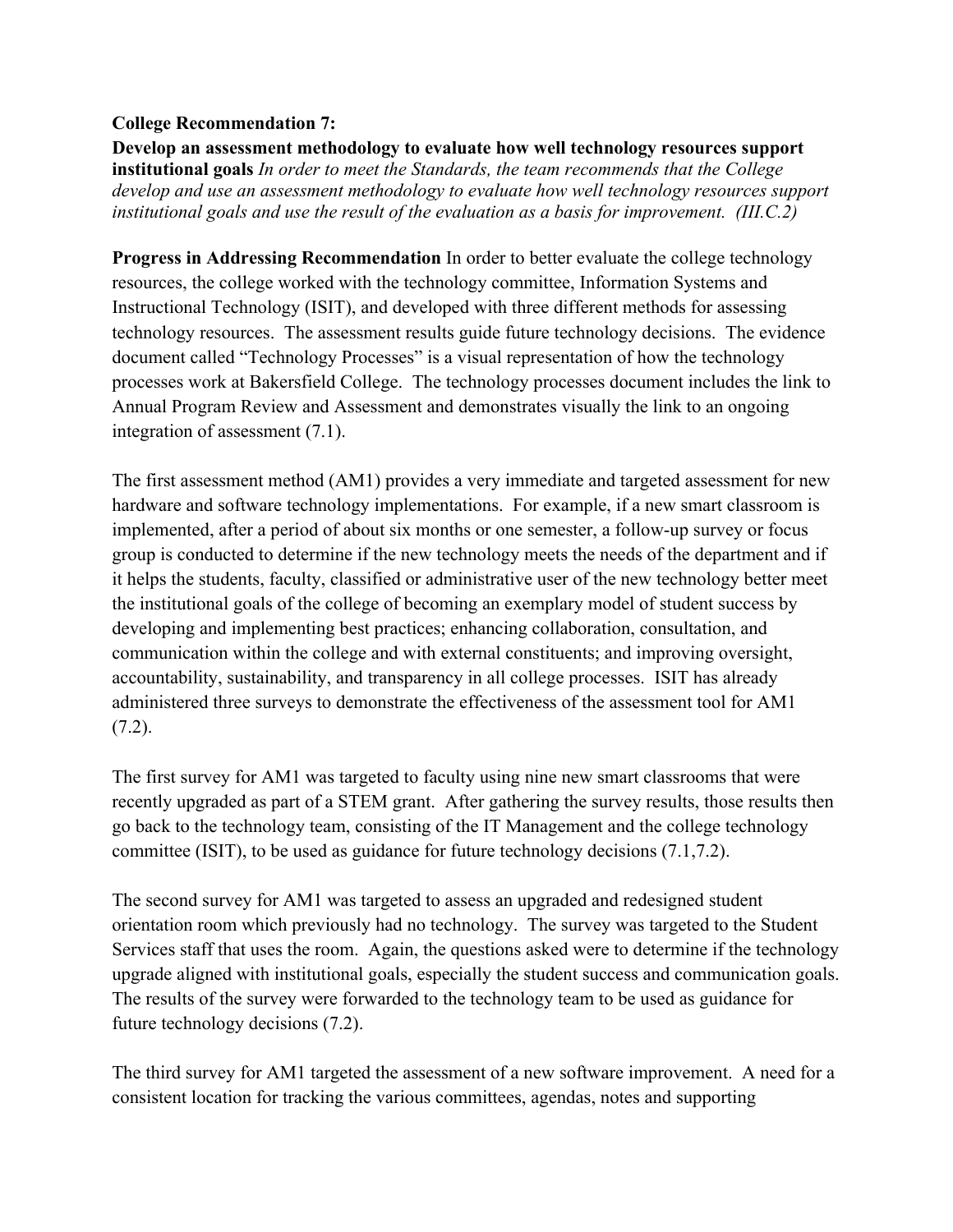documentation was identified by the Accreditation Steering Committee to address the institutional goals of improved communication and oversight and accountability. The committee solicited a technology solution from the technology committee which resulted in a new web site at https://committees.kccd.edu that allows easy uploading of agendas, meeting notes and other supporting documents pertaining to various committee meetings. The results of the survey were then forwarded to the technology team to be used as guidance for future technology decisions (7.2, 7.3).

The second assessment method (AM2) used to determine that campus technology meets the institutional goals is to integrate an assessment section into the Annual Program Review form. Although the College has not gone through a Program Review cycle since the accreditation visit, the technology committee worked with the Program Review Committee to insert language into the program review process for assessing technology as part of program review. The evidence demonstrates the way technology assessment is included in the program review process. By including a technology assessment as part of program review the college is making a deliberate decision to integrate technology assessment as part of the annual college process of program review. The assessment from AM2 will be forwarded to the technology team to be used as guidance for future technology decisions (7.7, 7.8, 7.9).

Finally, the third assessment method (AM3) for technology is a very broad annual survey that will go out to all college stakeholders. The survey is much broader than the targeted questions found in the aforementioned AM1 and AM2. The next annual assessment will happen in mid-Spring semester and questions have already been identified and vetted by the technology committee. Again, the results of the survey will be disseminated to the technology team to be used as guidance for future technology decisions (7.6).

**Conclusion** In conclusion, the three new assessment methods provide a very well rounded assessment of the college technology allocation and implementations. All assessment results go back to the technology team, consisting of the IT Management and the college technology committee, for review and to guide future technology decisions. The assessment results will also be used to guide the development of the college technology plan. As part of each assessment method, there are also questions asked about training on how to use the technology effectively, including whether further training is needed. Therefore, in addition to going to the technology team, the assessment results for the technology training questions will also go to the staff development committee (SDCC) for review and to guide future staff development decisions.

**Future Plans for Sustaining Improvements** Upon completing the assessment methods (AM1, AM2, and AM3) the team determined that this three-pronged approach to assessment enables the college to make more effective technology budget-based decisions. Working with those